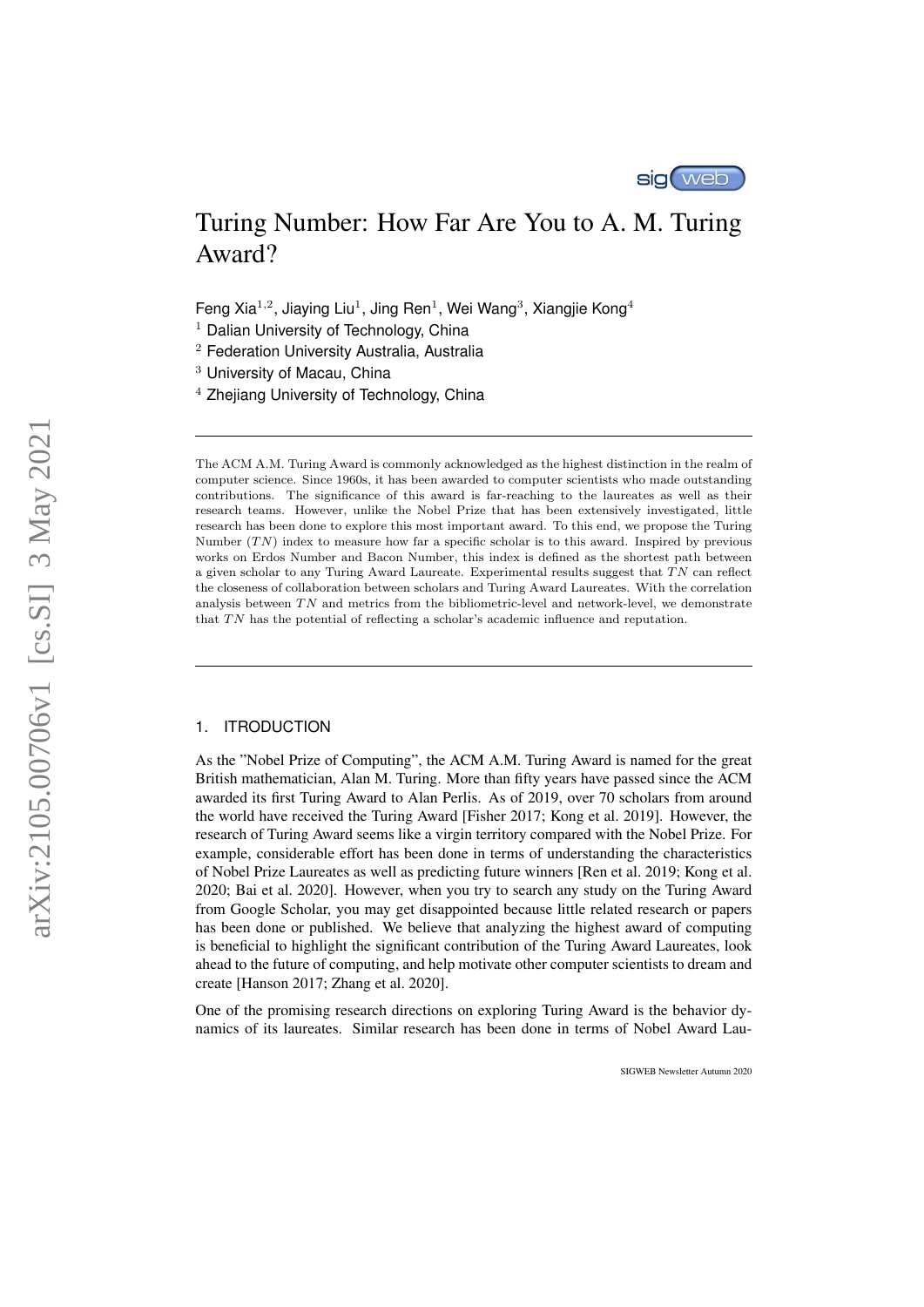## $2 \cdot F$ . Xia et al.

reates [Schlagberger et al. 2016], which examines the possibility of predicting the Nobel Award Laureates. At the same time, network-based approaches have been extensively utilized to explore the collaboration behaviors of scientists [Liu et al. 2019; Liu et al. 2020]. Inspired by previous work on Erdos Number and Bacon Number, this study tries to answer an interesting question in terms of Turing Award: How far a computer scientist is to the great scientist Turing? In other words, how to measure the shortest path between a given scholar and Turing. In the era of Turing, scientists are not as collaborative as nowadays and Turing had no collaborator when publishing papers. Therefore, an alternative question is proposed: How far a computer scientist is to the Turing Award Laureates? Specifically, we propose "Turing Number" index  $(TN)$  which measures the shortest path between a given scholar to any Turing Award Laureate.

As TN measures the closeness of collaboration between scholars and Turing Award Laureates, we assume that it can be used to measure the influence of scholars in the Turing collaboration network. To verify this hypothesis, we design experiments from the bibliometric-level and network-level, respectively. From the perspective of bibliometric, we calculate the productivity (e.g., number of papers) and impact (e.g., citations and hindex) for both scholars and countries, and examine the relationships between these metrics and  $TN$ . From the perspective of network structure, we use different indices such as degree centrality, closeness centrality, and betweenness centrality to measure the importance of different  $TN$  scholars in Turing collaboration networks. Experimental results suggest that  $TN$  can not only reflect the closeness of collaboration between scholars and Turing Award Laureates, but also measure the influence of scholars. Our contributions of this article are summarized as follows:

We propose a new way to construct the scientific collboration network centering around the Turing Award Laureates.

We define a new metric  $TN$  to quantify the distance between scholars and Turing Award Laureates.

We provide detailed correlation analysis of various metrics from the bibliometriclevel and network-level, with the aim of exploring the relationship between  $TN$  and scholar's academic influence and reputation.

## 2. SOCIAL NETWORK ANALYSIS

**Dataset** To construct the scientific collaboration network, the  $DBLP<sup>1</sup>$  dataset is used in this work and we select the computer scientists by 2020. All related information consist of scholar's name, paper title, and their publication years. The geographical location information and citation information of each scholar is acquired by matching the author information with Aminer dataset [Tang et al. 2008] to get the institution information and citation relationships. Then, we use the Google Map  $API<sup>2</sup>$  to get the latitude and longitude of the institutions, as well as the region information. Authors' name disambiguation process is conducted based on previous corresponding work [Sinatra et al. 2016]. The Turing Award Laureates are identified by name manually. For institutions' name disambiguation,

<sup>1</sup>https://dblp.org/

<sup>2</sup>https://cloud.google.com/maps-platform/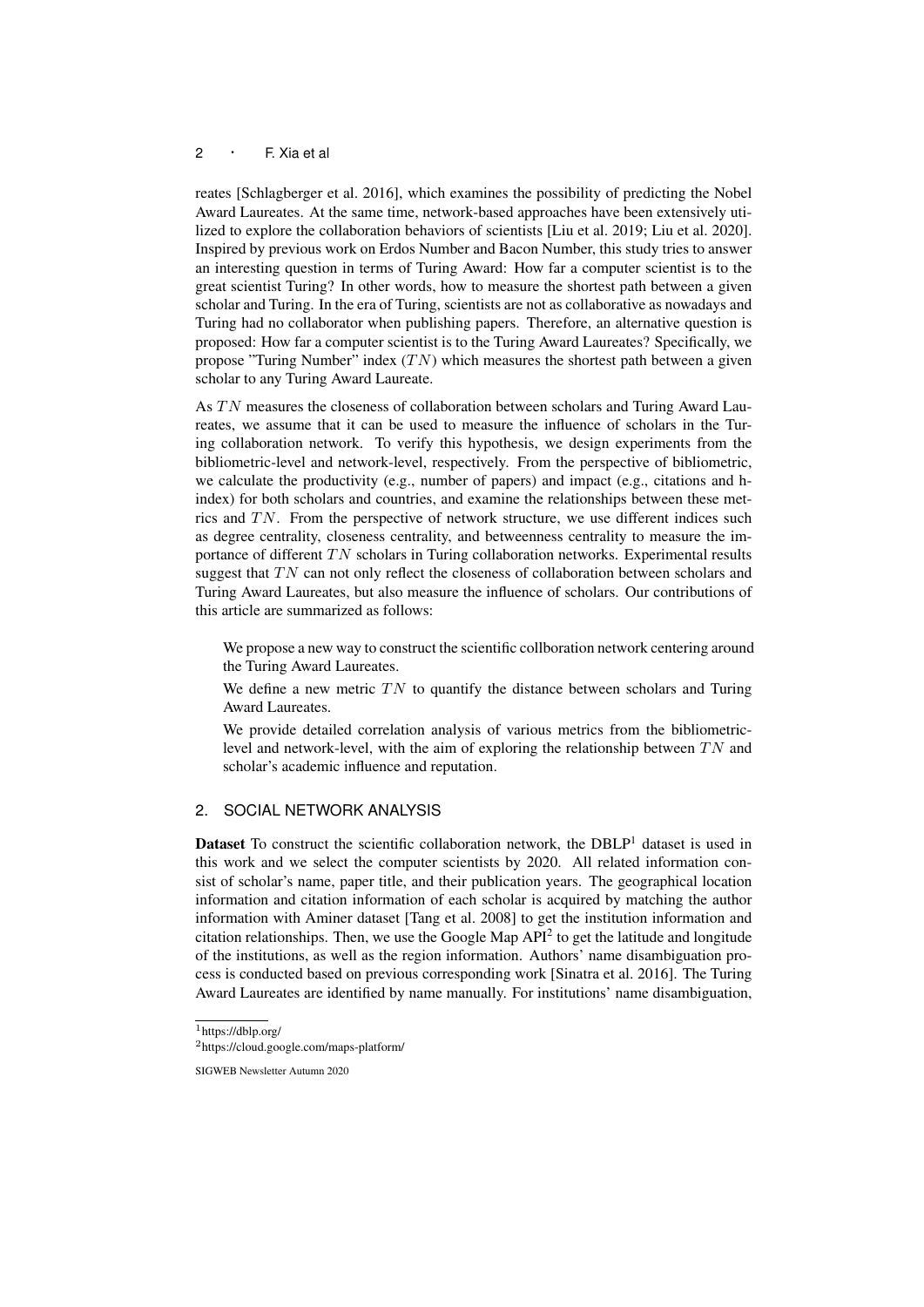| <b>Index</b>                | <b>Description</b>                                                                                                    | <b>Calculation formula</b>                                                 |  |  |  |  |
|-----------------------------|-----------------------------------------------------------------------------------------------------------------------|----------------------------------------------------------------------------|--|--|--|--|
| Degree Centrality           | the number of links incident upon a node                                                                              | $C_D(v) = deg(v)$                                                          |  |  |  |  |
| <b>Closeness Centrality</b> | the reciprocal of the sum of the length of the<br>shortest paths between the node and all other<br>nodes in the graph | $C_C(v) = \frac{ V  - 1}{\sum_{i \neq v} d_{vi}}$                          |  |  |  |  |
| Betweenness centrality      | the number of times a node occurs on the<br>shortest path between other nodes                                         | $B_C(v) = \sum_{s \neq v \neq t \in V} \frac{\sigma_{st}(v)}{\sigma_{st}}$ |  |  |  |  |
| Eigenvector Centrality      | an algorithm for measuring the transmission                                                                           | the calculation process can be found                                       |  |  |  |  |
|                             | impact and connectivity between nodes                                                                                 | in [Bonacich 1987]                                                         |  |  |  |  |
| Load Centrality             | the fraction of all shortest paths that pass                                                                          | the calculation process can be found                                       |  |  |  |  |
|                             | through that node                                                                                                     | in [Newman 2001a; Goh et al.                                               |  |  |  |  |
|                             |                                                                                                                       | 20011                                                                      |  |  |  |  |

Table I. Description of network-level indices.

we use the regular expression to search and match the institution information. Meanwhile, institutions with missing records are excluded. For scholars with more than one institution, we use the institution information by the investigating year. The final collaboration network includes 53,531 scholars including 65 Turing Award Laureates and their collaborators from 119 countries and regions. In this collaboration network, nodes represent scholars and edges represent collaboration relationships between scholars. Based on the constructed network, we calculate  $TN$  for each scholar as follows.

Turing Number (*TN*) Turing number refers to the network distance of an author to the Turing Award Laureates. A Turing number is defined as the minimum of the shortest path of each author to all Turing Award Laureates. To be assigned a Turing number, someone must be a coauthor of a research paper with another person who has a finite Turing number. A Turing Award laureate has a Turing number of zero. Anybody else's Turing number is  $k + 1$  where k is the lowest Turing number of any coauthor. Based on its definition, a smaller  $TN$  denotes that the scholar is closer to the Turing Award.

Following previous conceptualizations, we explore  $TN$  from two aspects: bibliometriclevel and network-level. The bibliometric indicators we used include the number of publications, citations, and h-index. Table I lists a detailed description of network-level indices used in this work.

Furthermore, for better understanding the special position of the Turing Award Laureates in the network and eliminating geographical bias, we construct a null model for comparison. The null model which is constructed by randomly selecting equal number of scholars, i.e., 65 as the Turing Award Laureates.

# 3. RESULTS AND DISCUSSIONS

### 3.1 Bibliometric-level analysis

To study how far a computer scientist is to the Turing Award, we first explore the distribution of  $TN$  over all investigated scholars and countries (see Fig. 1). Fig. 1(a) shows most scholars have a TN of 3. Meanwhile, more than 90% scholars' TN is between 2 and 5. It indicates that it takes 3 to 5 jumps for a scholar to get connected with a Turing Award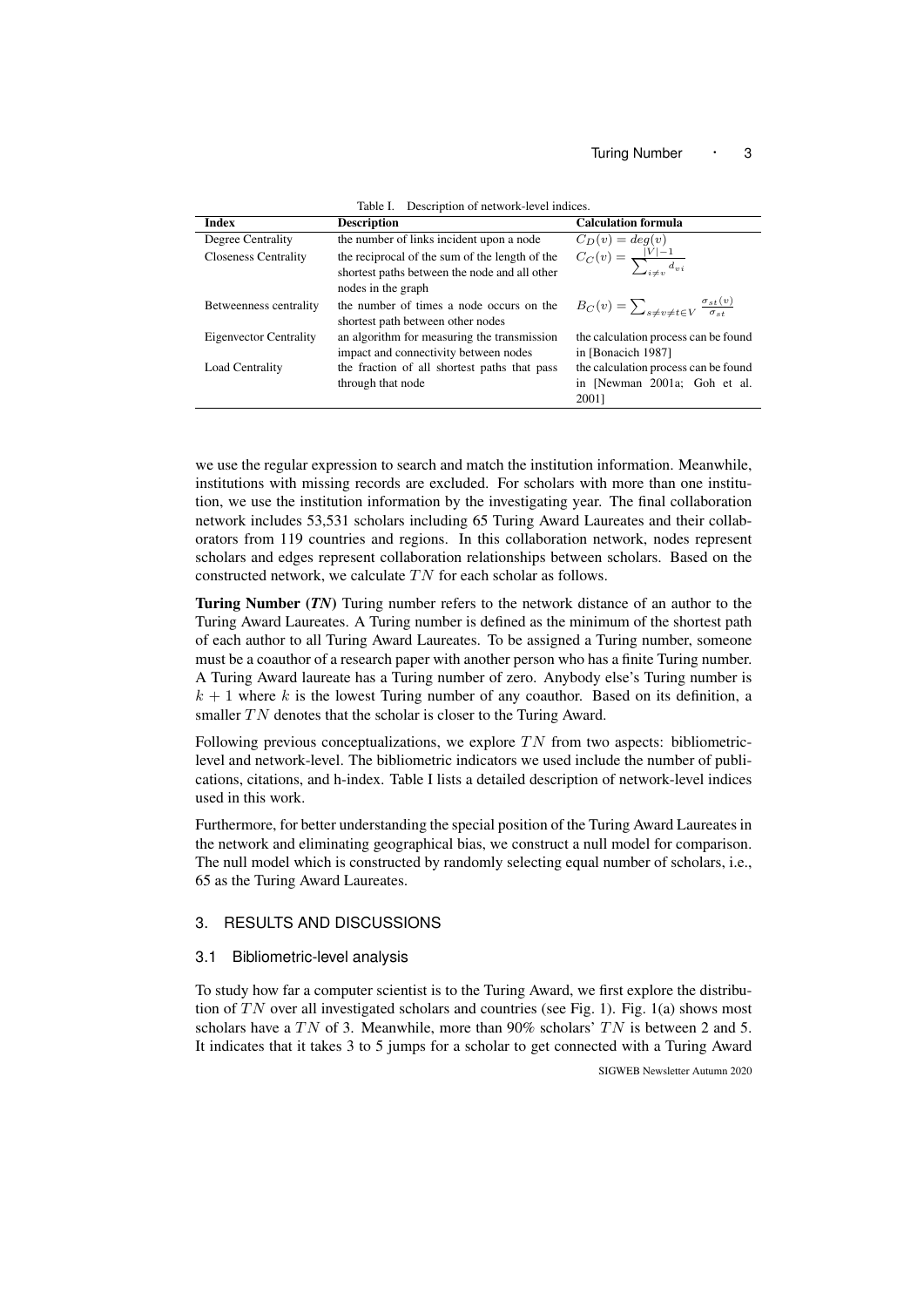



Fig. 1. Distribution of  $TN$ .

Laureate. This observation confirms previous finding on six-degree separation [Watts and Strogatz 1998], which means scholars can reach each other by a relatively small number of connections. However, since the  $TN$  is measured by the distance from a scholar to the Turing Award laureate community, it is much smaller. Note that there are few people whose  $TN$  is more than 5, which means that the Turing Award laureate collaboration network is well connected. Meanwhile, as shown in Fig. 1(a), the  $TN$  number in the null model is much higher than that of real Turing Award Laureates network. Fig. 1(b) shows the geographical distribution of TN. We can see that the U.S. achieves a lower TN. The Asia and Africa scholars have higher value of  $TN$  than scholars from Europe and America.

Figure 2 shows the statistics of scholars with different  $TN$  in terms of number of publications, citations, and h-index. It shows that with the increase of  $TN$ , the number of publications declines accordingly. The average number of publications of scholars with  $TN = 1$  is 61.64 while that of scholars with  $TN = 5$  is 2.17. Scholars' average impact in terms of citations and h-index also declines significantly with the increase of  $TN$ . For instance, the average h-index of scholars with  $TN = 1$  is 17.14 while that of scholars with  $TN = 5$  is only 1.21. All experimental results verify our hypothesis that TN can reflect the academic influence of scholars.

Table II shows the statistics of  $TN$  in the top 11 countries in terms of the number of scholars. It is acknowledged that The United States is advanced in the field of computer science. Not surprisingly, it has the best performance in terms of number of scholars, citations, and  $TN$ . Influential countries in computer science area such as Germany, France and Canada are also high on the list. All of them have high impact in terms of average h-index and low  $TN$ . Besides that, emerging countries such as China and India are also on the list. The study by Nature Index has shown that China's international papers have increased to 24% in 2016, which merely lags behind Germany, the United States and the United Kingdom [Phillips 2017]. So we can believe that  $TN$  is a good measure to reflect the national scientific research level.

To further understand the association between  $TN$  and conventional bibliometric indicators, we perform correlation analysis between the two sets of variables. The results are shown in Table III. We can observe from this table that the correlation coefficients between  $TN$  and bibliometric indicators are negative. Besides that, the correlation between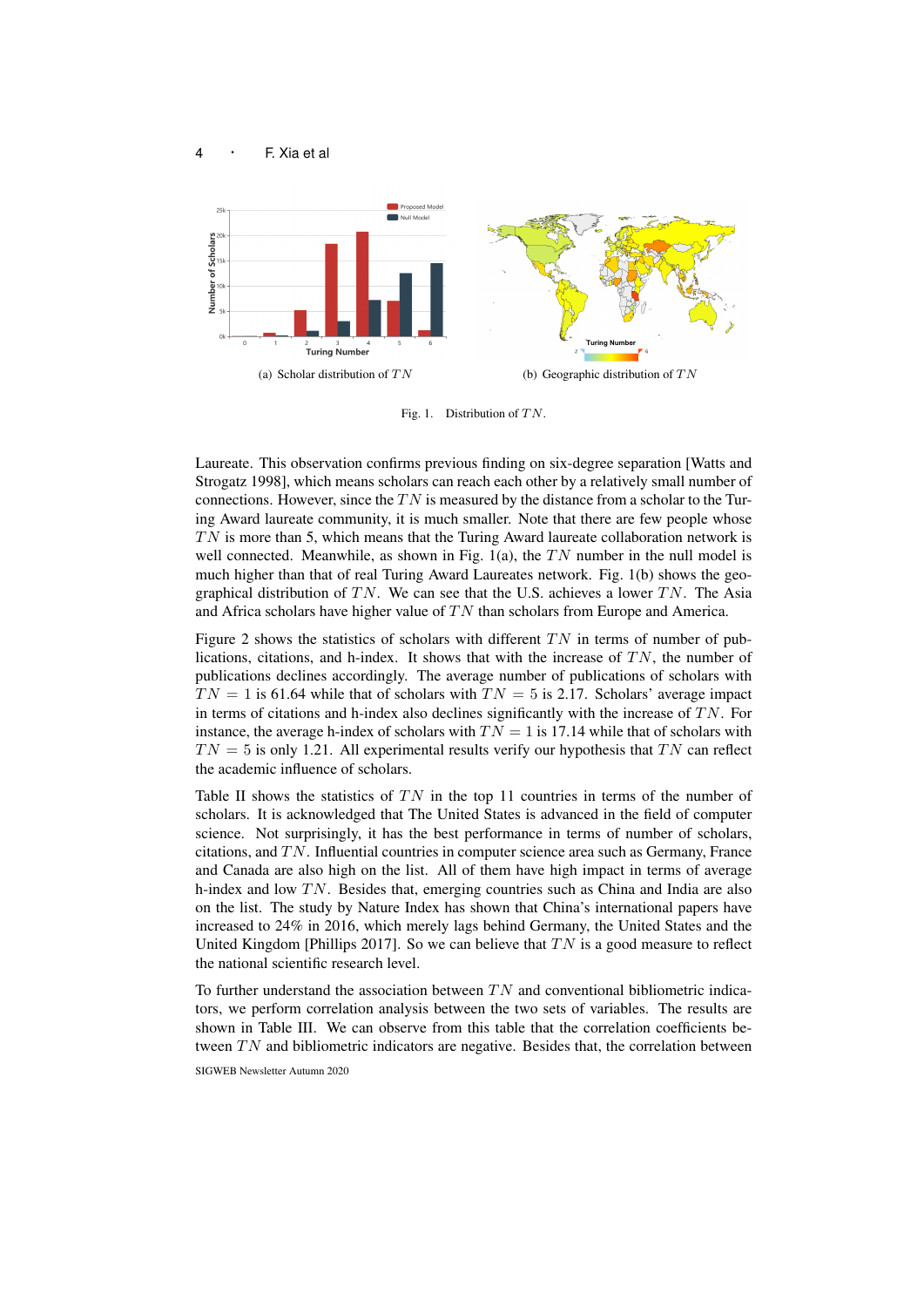

Fig. 2. Scholars with different  $TN$  in terms of the number of publications, citations, and h-index.

| Country              | <b>Scholars</b> | <b>Papers</b> | <b>Citations</b> | h-index | TN   |
|----------------------|-----------------|---------------|------------------|---------|------|
| <b>United States</b> | 16.791          | 15.40         | 657.56           | 5.58    | 3.24 |
| China                | 3.438           | 9.84          | 161.63           | 2.92    | 3.89 |
| Germany              | 2.477           | 14.48         | 299.55           | 4.63    | 3.48 |
| France               | 2.279           | 13.58         | 248.30           | 4.42    | 3.58 |
| Canada               | 1.960           | 14.93         | 537.91           | 4.78    | 3.44 |
| United Kingdom       | 1,906           | 14.67         | 416.52           | 5.08    | 3.53 |
| Japan                | 1.378           | 10.68         | 106.41           | 2.75    | 3.98 |
| <b>Brazil</b>        | 1.374           | 9.14          | 84.86            | 2.58    | 3.81 |
| South Korea          | 1,272           | 7.83          | 109.57           | 2.80    | 4.07 |
| Italy                | 1.095           | 24.57         | 436.10           | 6.45    | 3.58 |
| India                | 1.078           | 15.62         | 227.45           | 4.52    | 3.86 |

Table II. Statistics of  $TN$  in top countries.

| <b>No. of Publications</b> |                         |                 |
|----------------------------|-------------------------|-----------------|
|                            | <b>No. of Citations</b> | <b>H</b> -index |
| $-0.330***$                | $-0.258***$             | $-0.440***$     |
| $-0.463$ ***               | $-0.450***$             | $-0.490***$     |
| $-0.381***$                | $-0.393***$             | $-0.408$ ***    |
|                            |                         |                 |

 $* p < 0.1; * * p < 0.05; * * * p < 0.01$ 

each index and  $TN$  is always significant. H-index has the highest correlation with  $TN$ in comparison with citations and number of publications. Overall,  $TN$  is related to bibliometric indicators. Scholars with lower  $TN$  have better academic performance, which demonstrates the feasibility of utilizing  $TN$  to measure scholars' impact.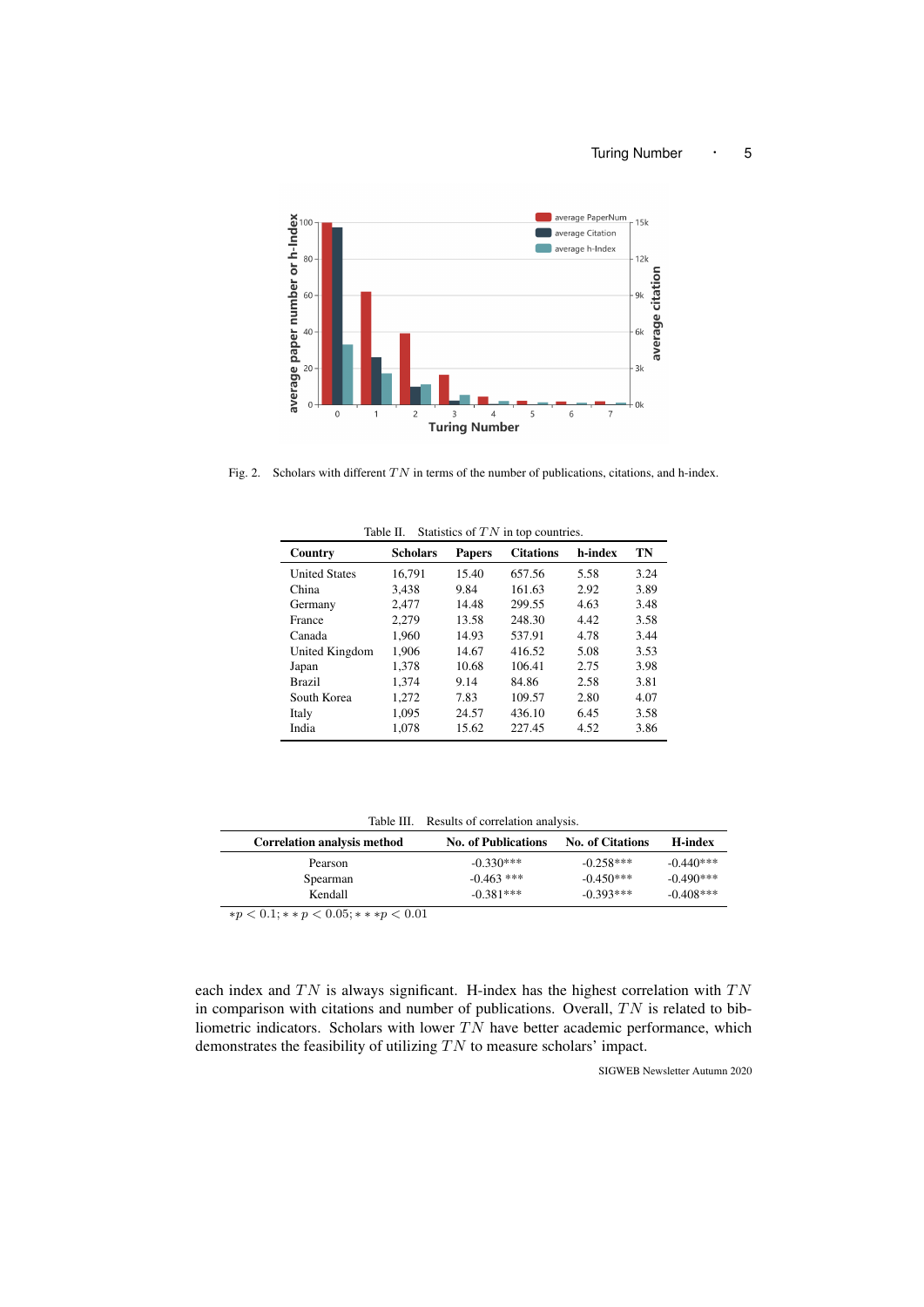

Fig. 3. Distribution of  $TN$  conditional to network centrality measures.

#### 3.2 Network-level analysis

The analysis of network level indicators is helpful to understand the evolution and development of Turing collaboration network and find the key nodes in the network. From the network structure perspective, we explore the distribution of  $TN$  conditional to network centrality measures mentioned in Table I. The result is shown in Fig. 3. Specifically, we take the ln of each index. We can see that with the increase of  $TN$ , the value of each indicator gradually becomes smaller. For example, for betweenness centrality, it ranges from 0.01 to 1.78 $e^{-12}$  while TN changes from 0 to 7. Overall, the result shows that scholars with lower  $TN$  are more important in the network in terms of degree centrality, between centrality, closeness centrality, eigenvector centrality, and load centrality.  $TN$  is not only related to bibliometric indicators but also network centrality indicators. Scholars with lower  $TN$  have more important positions in the collaboration network, which demonstrates the feasibility of utilizing  $TN$  to measure scholars' importance from the network structure level.

# 4. CONCLUSION

Turing Award is the highest honor in the field of computer science. In this article, we investigated the potential rules of Turing Award collaboration network and explored the relationship and distance between an ordinary scholar and Turing Award Laureates. Our results showed that most scholars are close to the Turing Award Laureates within three steps in the network. The correlation analysis between this indicator and traditional bibliometric indicators suggested that  $TN$  is meaningful for scholars' impact evaluation. Besides, our comparison of  $TN$  among different countries showed the feasibility of utilizing this indicator to evaluate the influence of a given country. Furthermore,  $TN$  can be regarded as a measure of the collaboration with top computer scientists around the world. It can somehow reflect the reputation of a given scholar. By examining the relationships between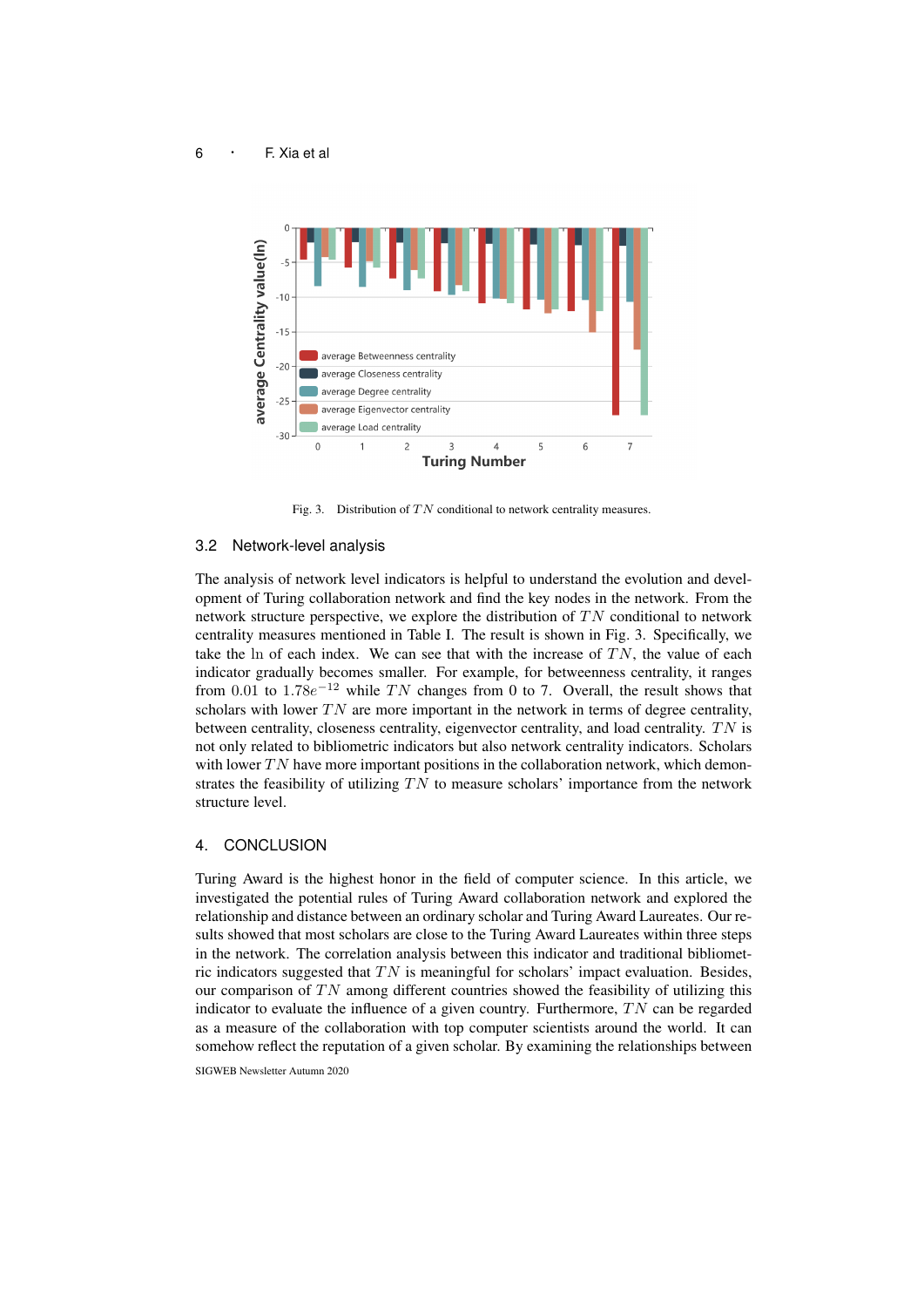$TN$  and network centrality indicators, we concluded that scholars with lower value of  $TN$ generally have more important positions in the collaboration network.

## ACKNOWLEDGMENTS

This work is partially supported by National Natural Science Foundation of China under Grant No. 61872054 and the Fundamental Research Funds for the Central Universities (DUT19LAB23).

#### **REFERENCES**

- BAI, X., PAN, H., HOU, J., GUO, T., LEE, I., AND XIA, F. 2020. Quantifying success in science: An overview. *IEEE Access 8*, 123200–123214.
- BARABÁSI, A.-L. AND ALBERT, R. 1999. Emergence of scaling in random networks. *Science 286*, 5439, 509–512.
- BONACICH, P. 1987. Power and centrality: A family of measures. *American Journal of Sociology 92,* 5, 1170– 1182.
- FISHER, L. M. 2017. Turing laureates celebrate award's 50 th anniversary. *Communications of the ACM 60,* 9, 20–23.
- GOH, K.-I., KAHNG, B., AND KIM, D. 2001. Universal behavior of load distribution in scale-free networks. *Physical Review Letters 87,* 27, 278701.
- HANSON, V. L. 2017. Celebrating 50 years of the turing award. *Communications of the ACM 60,* 2, 5–5.
- KONG, X., SHI, Y., WANG, W., MA, K., WAN, L., AND XIA, F. 2019. The evolution of turing award collaboration network: Bibliometric-level and network-level metrics. *IEEE Transactions on Computational Social Systems 6,* 6, 1318–1328.
- KONG, X., ZHANG, J., ZHANG, D., BU, Y., DING, Y., AND XIA, F. 2020. The gene of scientific success. *ACM Transactions on Knowledge Discovery from Data (TKDD) 14,* 4, 1–19.
- LIU, J., REN, J., ZHENG, W., CHI, L., LEE, I., AND XIA, F. 2020. Web of scholars: A scholar knowledge graph. In *Proceedings of the 43rd International ACM SIGIR Conference on Research and Development in Information Retrieval*. 2153–2156.
- LIU, J., XIA, F., WANG, L., XU, B., KONG, X., TONG, H., AND KING, I. 2019. Shifu2: A network representation learning based model for advisor-advisee relationship mining. *IEEE Transactions on Knowledge and Data Engineering*.
- NEWMAN, M. E. 2001a. Scientific collaboration networks. ii. shortest paths, weighted networks, and centrality. *Physical Review E 64,* 1, 016132.
- NEWMAN, M. E. 2001b. The structure of scientific collaboration networks. *Proceedings of the National Academy of Sciences 98,* 2, 404–409.
- PHILLIPS, N. 2017. A close look at china's rise. *Nature 545 7655*, S39.
- REN, J., WANG, L., WANG, K., YU, S., HOU, M., LEE, I., KONG, X., AND XIA, F. 2019. Api: An index for quantifying a scholar's academic potential. *IEEE Access 7*, 178675–178684.
- RODRÍGUEZ-NAVARRO, A. 2011. Measuring research excellence: Number of nobel prize achievements versus conventional bibliometric indicators. *Journal of Documentation 67*, 582–600.
- SCHLAGBERGER, E. M., BORNMANN, L., AND BAUER, J. 2016. At what institutions did nobel laureates do their prize-winning work? an analysis of biographical information on nobel laureates from 1994 to 2014. *Scientometrics 109,* 2, 723–767.
- SINATRA, R., WANG, D., DEVILLE, P., SONG, C., AND BARABÁSI, A.-L. 2016. Quantifying the evolution of individual scientific impact. *Science 354,* 6312, aaf5239.
- TANG, J., ZHANG, J., YAO, L., LI, J., ZHANG, L., AND SU, Z. 2008. Arnetminer: extraction and mining of academic social networks. In *Proceedings of the 14th ACM SIGKDD International Conference on Knowledge Discovery and Data Mining*. ACM, 990–998.
- WATTS, D. J. AND STROGATZ, S. H. 1998. Collective dynamics of 'small-world' networks. *Nature 393,* 6684, 440–442.